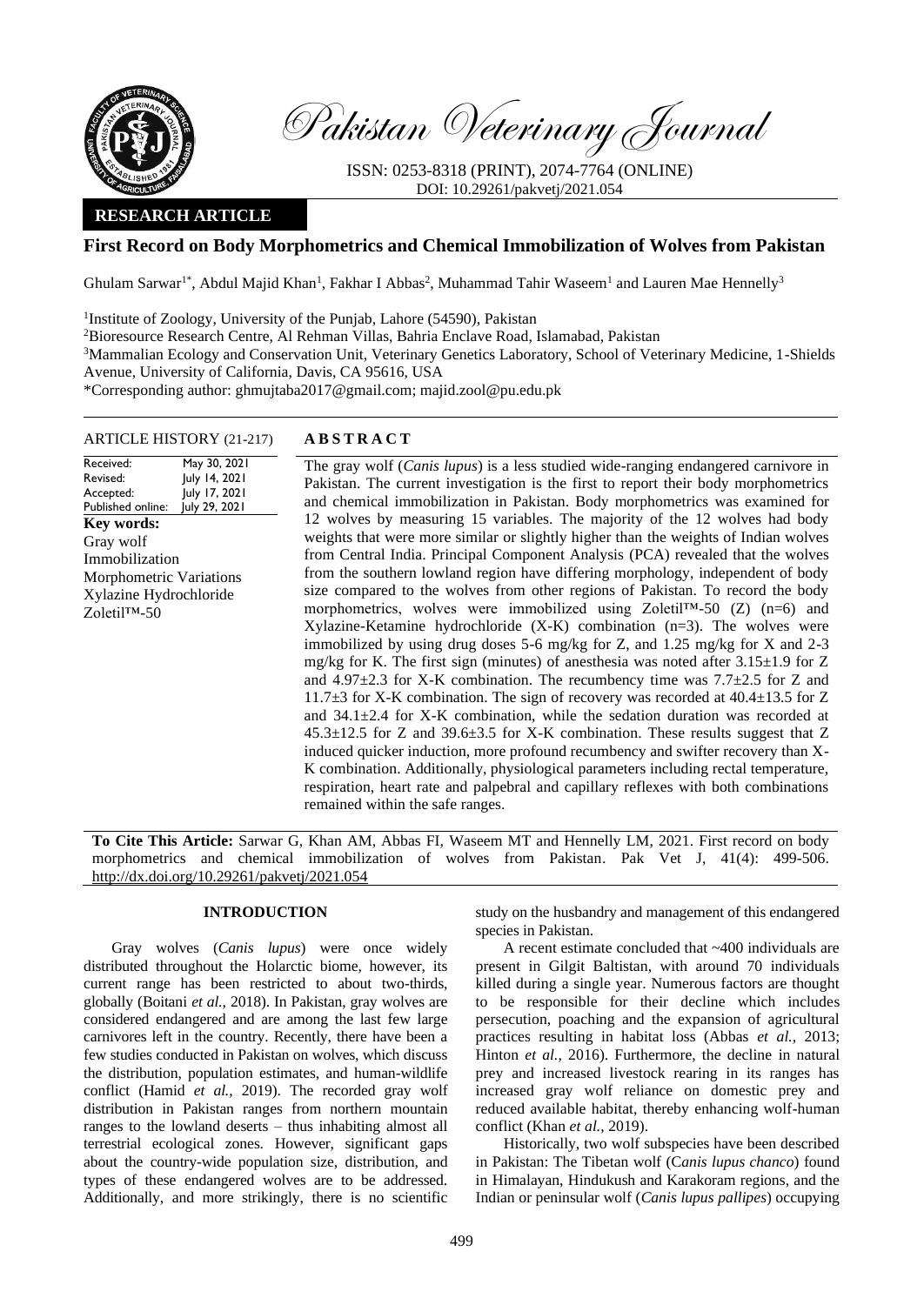southern arid regions from the Sulieman mountain region, including Kashmir valley. However, recent mitochondrial DNA work revealed South and Central Asian wolves to have a complicated phylogeographic history and, consequently, taxonomic uncertainty regarding their status (Shrotriya *et al.,* 2012). Based on morphological and molecular data, it has been clarified that wolves show considerable variations across South and Central Asia. The Indian peninsular gray wolf is estimated to have diverged from the wolf-dog maternal clade approximately 200,000- 400,000 years ago (Aggarwal *et al.,* 2007). The Indian wolf is one of the smallest wolf subspecies with adult male and female wolves weighing between 19-25kg and 17- 22kg, respectively. There is enough genomic evidence supporting that the high-altitude Tibetan gray wolf (*C. l chanco*) is an evolutionarily distinct lineage, which maternally diverged 800,000 years ago (Wang *et al.,*  2020). Tibetan wolves are larger, weighing around 35kg, and are adapted to high-altitudes (Shrotriya *et al.,* 2012; Werhahn *et al.,* 2018).

Understanding the morphological variation across wolf populations in Pakistan may provide complementary insight into the ecological and evolutionarily distinctiveness of different types of wolves in the country. Generally, gray wolf body size and skull size increases with latitude according to Bergmann's rule (O'Keefe *et al.,* 2013). Morphological differences have also been documented for ecologically different wolves (Munoz-Fuentes *et al.,* 2009). Among the statistical tools applied in morphometrics and craniometrical analyses, multivariate analysis is an efficient approach used to interpret the complex data for a large number of variables (Khosravi *et al.,* 2012). PCA has been extensively employed to help resolve the complete relationships of a large set of variables through extracting linearly uncorrelated variables from a suite of potentially correlated variables.

There are only a few studies in Central Asia involving husbandry management interventions on wolves, such as chemical immobilization. Keeping into

consideration the welfare of the animal and personnel involved, chemical immobilization can be employed to restrain and capture many species, without capture myopathies and the risk of injuries associated with other restraint methods (Muliya *et al.,* 2016). In Pakistan, unpublished data and media reports that witnessed wolf deaths in captivity were primarily due to a lack of skilled managers and veterinarians, as well as complications for husbandry by the non-availability of potent and costly sedatives. Hence, there is an urgent need to document the safe immobilization protocols for wolves using drug combination techniques and standard operating procedures.

Ketamine–xylazine (KX) combinations have been widely used to chemically restraint wild canids (Muliya *et al.,* 2016). Ketamine is a dissociative anesthetic agent that is used either alone or in combination with α-2 adrenergic agonists. Xylazine is a potent  $\alpha$ -2 central nervous system depressant with anxiolytic, muscle relaxant and analgesic properties that help counteract the undesirable side-effects of ketamine such as convulsions and catalepsy. The combination of tiletamine and zolazepam anesthesia is characterized by retention of cranial, spinal, laryngeal, and pharyngeal reflexes. Zoletil has been used successfully to immobilize a wide variety of wild and captive animals.

For this study, we assessed two chemical immobilization treatments, specifically Zoletil™-50 and X-K for 9 wolves housed in different zoos in Pakistan. In addition, we investigated the morphological variations for 12 wolves from Pakistan.

#### **MATERIALS AND METHODS**

Out of thirteen (13) wolves, nine (09; 03 females and 06 males) were housed at different zoos while four were collected as road kills (free-ranging) during the study period 2016-19 (Table 1 and Fig. 1). Data on wolves' origin, approximate age and status as wild-caught or captive-born was collected from Zoo authorities.



**Fig. 1:** Map of the study area. Green dots represent the geographical locations of wolf sample sites across Pakistan.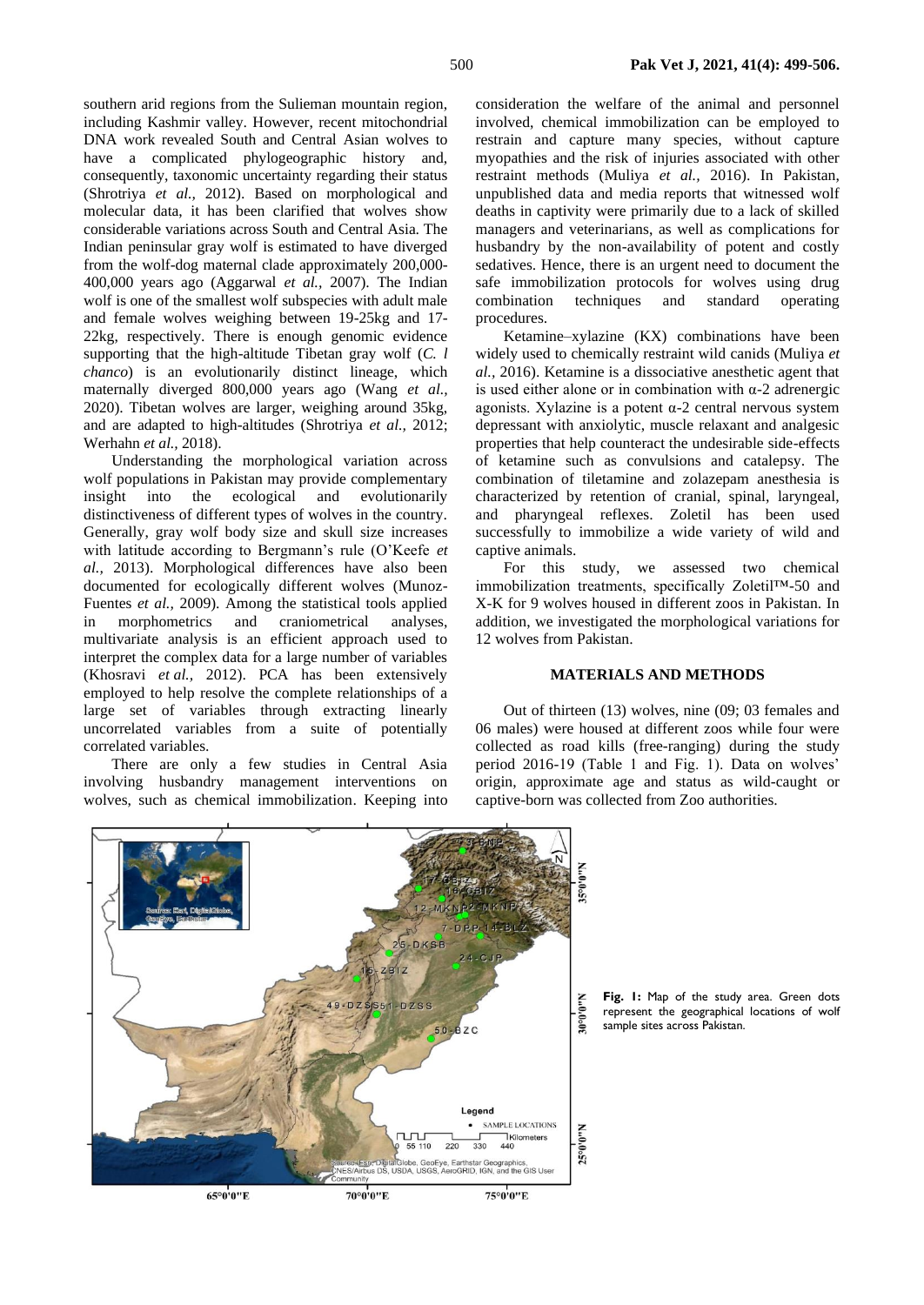| Locality of Origin and Coordinates |                                                                               | <b>Status</b> | Sex    | Code#      |
|------------------------------------|-------------------------------------------------------------------------------|---------------|--------|------------|
| $\mathbf{I}_{\mathbf{r}}$          | Chitral-Broghil (Buffer Zone), KPK*<br>36°13'25.90"N; 73°24'30.38"E           | Wild-Caught   | Male   | 3-BNP      |
| 2.                                 | Zhob, Baluchistan (1)<br>31°19'27.65"N; 69°36'57.92"E                         | Wild-Caught   | Female | I 5-ZBIZ   |
| 3.                                 | Shair Garh-Buner, KPK (2)<br>34°23'20.23"N; 72°40'17.61"E                     | Wild-Caught   | Female | 16-CBIZ    |
| 4.                                 | Kamrani Game Reserve Lower Dir, KPK (3)<br>34°46'42.48"N; 71°49'46.03"E       | Wild-Caught   | Male   | 17-CBIZ    |
| 5.                                 | Bimbhar, AJK (4)<br>32°57'58.16"N; 74° 2'53.54"E                              | Wild-Caught   | Male   | 14-BLZ     |
| 6.                                 | Muree-Kahuta Kotli Satian (MKNP), Punjab (5)<br>33°42'9.94"N; 73°18'55.88"E   | Road Kill     | Male   | 12-MKNP    |
| 7.                                 | Dharabi-Talagang (Potohar), Punjab (6)<br>32°56'11.10"N; 72°32'21.23"E        | Road Kill     | Male   | 7-DPP      |
| 8.                                 | Lehtrar, MKNP, Punjab (7)<br>33°46'8.20"N; 73°30'18.98"E                      | Road Kill     | Male   | 2-MKNP     |
| 9.                                 | Chiniot-Jhang Road, Punjab (8)<br>31°48'46.22"N; 73°10'33.71"E                | Road Kill     | Male   | $24-C$ $P$ |
|                                    | 10. Dera Ismaeal Khan, KPK (9)<br>32°18'16.33"N; 70°46'37.35"E                | Wild-Caught   | Male   | 25-DKSB    |
|                                    | 11. Cholistan Desert, Punjab (10)<br>29° 2'12.33"N; 72°16'42.66"E             | Wild-Caught   | Male   | 50-BZC     |
| 12.                                | Sakhi Sarwar (Koh e Suleman), Punjab (11)<br>29°59'34.01"N; 70°20'30.65"E     | Wild-Caught   | Female | 49-DZSS    |
|                                    | 13. Sakhi Sarwar (Koh e Suleman), Punjab (12)<br>29°57'59.53"N; 70°19'13.09"E | Wild-Caught   | Male   | 51-DZSS    |

**Table 1:** Locality of origin, captive location, status and sex of 13 gray wolves

\*Sub adult was not included in the morphometric study.

**Chemical immobilization:** Before immobilization, the wolves were brought into night dens or closed alleyways to get closer access. Based on estimated body weight, each animal was injected using a pressurized plastic dart (3 cc or 5 cc dart syringe, TELINJECT U.S.A, Inc.), with an intended dose of (treatment 1: T1) 5-6 mgkg-1 for Zoletil™-50 (Z) (tiletamine-zolazepam) (Zoletil®, Virbac U.S.A.,), and (treatment 2: T2) 1.25 mgkg<sup>-1</sup> for Xylazine hydrochloride (X) (Xylaz® 20mg/ml, Farvet Pvt. Ltd.) and 2-3 mgkg-1 for Ketamine hydrochloride (K) (Ketanil, 100 mg/ml; Wildlife Pharmaceuticals, Inc. Fort Collins 80524, U.S.A), projected using a blowpipe (B31.C TELINECT). The needle used is K1138B (TELINJECT) for large dogs with collar of 1, 1 x 38 mm ( $\emptyset$  x Length).

Once the animal was approachable after lateral recumbency, it was blind folded and ears plugged with cotton balls. In order to moisten the eyelids, we applied eye-ointment and maintained the head in an upright position to ensure air way remains open. Animals were weighed by using a manual hand-held spring weighing scale. Body morphometric observations were made with a measurement tape and biological samples including blood, feces, and ectoparasites were taken for future genetic and medical studies.

During immobilization, physiological parameters including cardiac rate (beats/min.), respiratory rate (breaths/min.), and rectal temperature (°F) were recorded. Physiological parameters were observed and noted at the onset, 5, 15 and 25 minutes of the sedation. The effectiveness of both treatments was examined in terms of induction, recovery and physical reaction (i.e. excessive salivation, licking, vomiting, mucosal membrane color, muscle twitching and pedal withdrawal reflex) were also noted.

The first sign of each drug effect, to sternal and lateral recumbency, and induction (recumbency with eye closed) were recorded from time when wolf was administered with anesthetic treatment. Similarly, the

first sign of recovery (return to normal motor function), time to head up, time to sternal posture and time to standing position and anesthetic duration for each anesthetic treatment was also recorded. Statistical analysis was performed for repeatedly collected data on different stages of anesthesia. Means were reported with standard deviation (SD). In addition, physiological measurements were tested with online post-hoc Tukey's HSD test at a significance level of P<0.05.

**Morphometric Variables and Analysis:** Morphometric measurements were taken from wolves (immobilized chemically or road kills with intact bodies) and were followed as closely to standard anatomical reference points as possible (Fig. 2 modified from Wiwchar and Mallory (2012)).

To evaluate the correlation between body size and elevation, we recorded the elevation (m) at each location of the road kill or site at which a captive wolf was caught from Google Earth. PCA was conducted on the morphological variables. To conduct the PCA, we first log-transformed all morphological variables to normalize the data. Subsequently, we regressed each of the 14 logtransformed variables against body size to calculate the residual, which allowed us to control for the effect of body size. To test for differences in shape that is independent of body size, we conducted a PCA using R (version 3.5.1) with the 14 morphological variables. We excluded the wolf (3-BNP) from morphometric analysis because it was recorded as sub-adult.

## **RESULTS**

**Chemical Immobilization:** Twelve wolves were classified as adults, with mean body weight of  $23.1\pm5.8$ kg and one as sub-adult with body weight of 13.76 kg. The doses selected for the study induced the sedation/anesthesia without any uneventful medical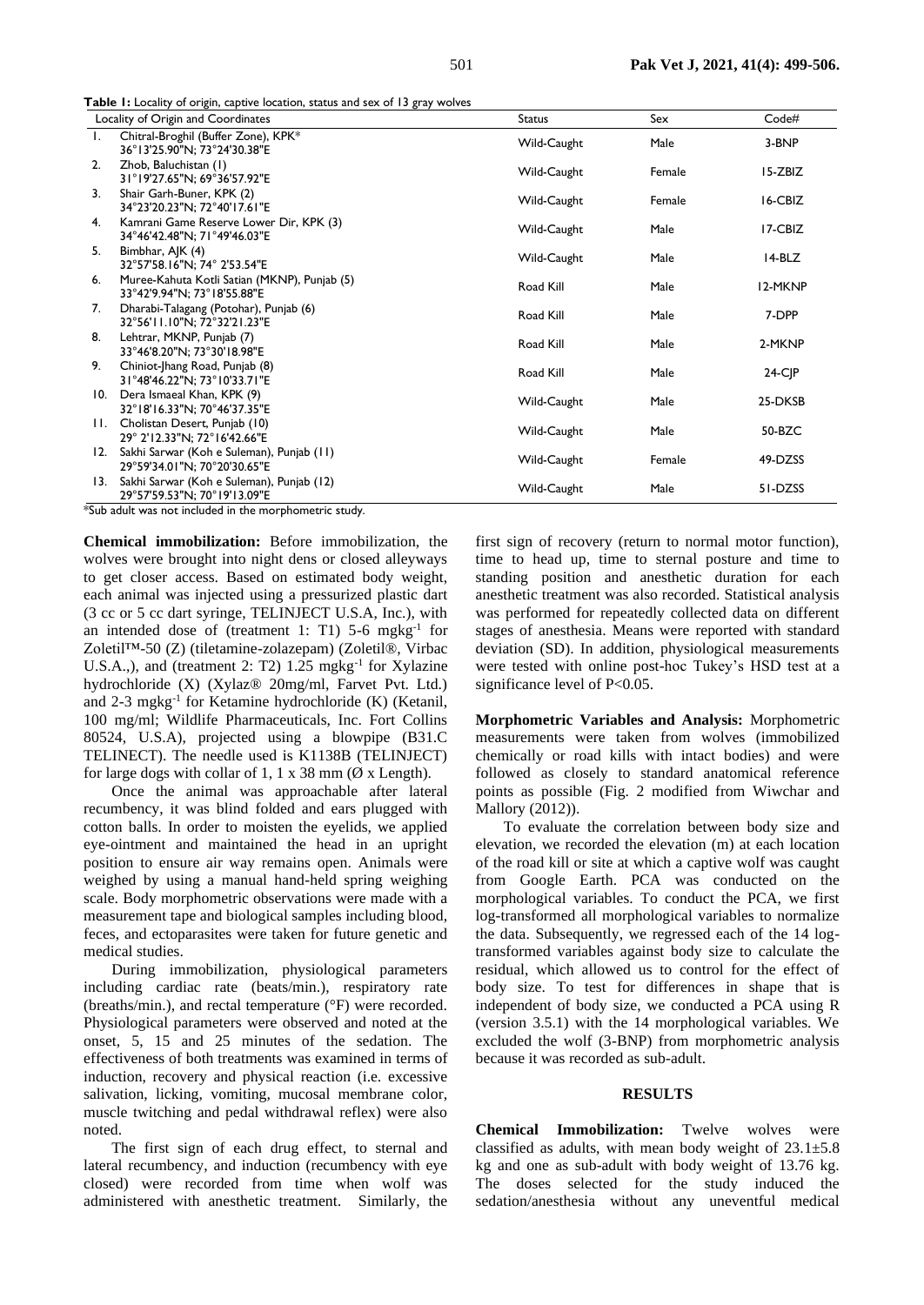situation. Only one wolf under  $T1$  with Zoletil<sup>TM</sup>-50 (Z) required supplemental Z dose of 25mg (0.5ml) and similarly one under T2 with X-K combination required 25mg of Ketamin (K). Onset of anesthesia was characterized by circular movements, slowing pace and unbalanced gait with mentation and enhanced ataxia followed by sternal to lateral recumbency. Table 2A present the time interval for different stages of sedation for both treatments T1 with Zoletil™-50 (Z) and T2 with Xylazine-Ketamine combination. Whereas, the time interval for different stages of recovery from anesthesia for both treatments Zoletil™-50 and X-K combination are given in Table 2B. A comparison of physiological parameters observed for both anesthetic treatments are given in Table 2C.

**Morphometric Analysis:** Descriptive statistics of different body morphometric variables are presented in Table 3B. The largest (BL=1276.8 and BW=37.0) and smallest (BL=950.7 and BW=18.0) individual belonged to a male from Murree-Kotli Satian National Park (MKNP) and a female from Sakhi Sarwar (Dera Ghazi Khan), respectively.

The Principal Component Analysis showed that the 12 individual wolves have body size-independent of morphological variations with clusters loosely associated with their respective elevation (Fig. 3). The first principal component (PC1) and second principal component (PC2) explained 60.3 and 16.2% of variations in our morphological traits (Fig. 3 and Table 3A). PC1 was dominated by chest girth and shoulder height, whereas PC2 was dominated by other variables, such as ulna and femur length (Fig. 3 and Table 3B). Generally, three wolves from lower elevations (51-DZSS, 49-DZSS, 50- BZC) were clustered together and showed larger PC1 and PC2 values (Fig. 3).

**Table 2 A:** Mean ± SD and range (minutes) for different stages of sedation for Treatment 1 with Zoletil™-50 (T1) and Treatment 2 with Xylazine-Ketamine Combination (T2)

|                         | $T \mid (n=6)$ |            | $T 2(n=3)$      |              |
|-------------------------|----------------|------------|-----------------|--------------|
| <b>Parameters</b>       | Mean $\pm$ SD  | Range      | Mean $\pm$ SD   | Range        |
| First sign (FS)         | $3.15 \pm 1.9$ | $1.3 - 7$  | $4.97 \pm 2.3$  | $2.3 - 6.3$  |
| Sternal recumbency (SR) | $4.82 \pm 1.9$ | $3.3 - 8$  | $6.87 \pm 2.38$ | $4.3 - 9$    |
| Lateral recumbency (LR) | $5.72 \pm 1.8$ | $5 - 8$    | $9.3 \pm 2.9$   | $6 - 11$     |
| First approach (FA)     | $7.27 \pm 2.3$ | $5 - 11$   | $10.8 \pm 3.1$  | $7.3 - 13.3$ |
| Induction complete (IC) | $7.7 \pm 2.5$  | $5 - 11.3$ | $11.7 \pm 3$    | $8.3 - 14$   |

**Table 2B:** Mean ± SD and range (minutes) for different stages of recovery for Treatment 1 with Zoletil™-50 (T1) and Treatment 2 with Xylazine-Ketamine Combination (T2).

|                             | $T1(n=6)$        |               | $T2(n=3)$       |               |
|-----------------------------|------------------|---------------|-----------------|---------------|
| <b>Parameters</b>           | Mean $\pm$ SD    | Range         | Mean $\pm$ SD   | Range         |
| First sign of recovery (Re) | $40.4 \pm 13.5$  | $26.3 - 61.3$ | $34.1 \pm 2.4$  | $31.3 - 36$   |
| Head up (HU)                | $45.3 \pm 12.5$  | 32-64.3       | $39.6 \pm 3.5$  | $36.3 - 43.3$ |
| Sternal posture (St)        | $51.2 \pm 10.7$  | $41 - 66.3$   | $43.3 \pm 4.1$  | 40-48         |
| Standing position (S)       | $59.03 \pm 10.7$ | 48-74.3       | $56.9 \pm 0.6$  | 56.3-57.3     |
| Full recovery (FR)          | $57.47 \pm 12.3$ | 53.3-86.3     | $72.7 \pm 2.25$ | 71-75.3       |

**Table 2C:** A comparison of physiological parameters observed for Treatment 1 with Zoletil™-50 (T1) and Treatment 2 with Xylazine-Ketamine Combination (T2). No significant differences found amongst the physiological parameters *viz* rectal temperature (*P*=0.67), heart rate (*P*=0.13), and respiratory rate (*P*=0.73) amongst both treatments.

| <b>Parameters</b> | Rectal Temp. (°F) |                 |                | Cardiac Rate   | <b>Respiration Rate</b> |                 |  |
|-------------------|-------------------|-----------------|----------------|----------------|-------------------------|-----------------|--|
| Intervals         | $TI(n=6)$         | $T2(n=3)$       | TI (n=6)       | $T2(n=3)$      | $TI (n=6)$              | $T2(n=3)$       |  |
| At approach       | 102.8±1.7         | 103±3.1         | $88+4.2$       | $82.7 \pm 7.0$ | $23.6 \pm 2.5$          | $23.6 \pm 1.5$  |  |
| After 5 min.      | $101.1 \pm 1.2$   | $101.5 \pm 1.8$ | 84±4.2         | $82.7 \pm 4.2$ | $20.8 \pm 2.9$          | $21 \pm 1$      |  |
| After 15 min.     | $100.3 \pm 1.5$   | 101±2           | $82.7 \pm 5.3$ | 80±3.5         | $19.1 \pm 2.5$          | $20.3 \pm 0.58$ |  |
| After 25 min.     | 99±1.1            | $99.6 \pm 1.5$  | $81.7 \pm 3.7$ | 75.3±3.1       | $18.6 \pm 0.8$          | 19.3±1.5        |  |

| Table 3A: Percentage of explained variance for the first nine principal components of the PCA using 14 size-standardized morphological variables. |       |      |       |       |      |                 |       |       |       |
|---------------------------------------------------------------------------------------------------------------------------------------------------|-------|------|-------|-------|------|-----------------|-------|-------|-------|
| Percent of explained                                                                                                                              |       |      |       |       |      | PC <sub>A</sub> |       |       | D∩Q   |
| variance                                                                                                                                          | 0.603 | .162 | 0.070 | 0.065 | 0.04 | 0.028           | 0.016 | 0.010 | 0.005 |

**Table 3B:** Descriptive Statistics and PCA loadings of the first four principal components (PCs) of the PCA using 14 size-standardized morphological variables across 12 Pakistani Gray Wolves (C*. lupus*)

|                              | <b>Descriptive Statistics</b> |        |                  | PCA loadings of the first four PCs |                 |                 |         |
|------------------------------|-------------------------------|--------|------------------|------------------------------------|-----------------|-----------------|---------|
| Morphometric Variables       | Max.                          | Min.   | Mean $\pm$ SD    | PCI                                | PC <sub>2</sub> | PC <sub>3</sub> | PC4     |
| I. Head Contour length (HL)  | 260.3                         | 365.9  | $313.7 \pm 32.1$ | $-0.14$                            | 0.07            | $-0.63$         | 0.64    |
| 2. Body Contour Length (BL)  | 950.7                         | 1276.8 | $1046.8 + 92.0$  | $-0.25$                            | $-0.26$         | 0.41            | 0.20    |
| 3. Neck girth (NG)           | 348.9                         | 495.6  | 404.7±47.8       | $-0.23$                            | 0.23            | 0.20            | 0.50    |
| 4. Chest girth (CG)          | 526.8                         | 666.I  | 581.0±37.6       | $-0.31$                            | $-0.20$         | 0.13            | 0.07    |
| 5. Humerus length (HumL)     | 218.9                         | 267.9  | $238.3 \pm 17.2$ | $-0.29$                            | 0.16            | $-0.16$         | $-0.35$ |
| 6. Ulna length (UL)          | 239.9                         | 318.4  | 274.9±24.6       | $-0.21$                            | 0.48            | $-0.15$         | $-0.23$ |
| 7. Femur length (FL)         | 219.6                         | 299.2  | $258.4 \pm 23.4$ | $-0.26$                            | 0.38            | $-0.06$         | $-0.09$ |
| 8. Tibia length (TiL)        | 218.4                         | 273.7  | $246.4 \pm 14.5$ | $-0.32$                            | 0.07            | $-0.03$         | 0.00    |
| 9. Tarsal length (TaL)       | 158.9                         | 228.9  | $204.1 \pm 17.4$ | $-0.33$                            | $-0.14$         | $-0.05$         | $-0.01$ |
| Tail length (TL)<br>10.      | 365.3                         | 446.6  | 401.9±26.4       | $-0.21$                            | 0.33            | 0.40            | $-0.01$ |
| Front paw length (FpL)<br>H. | 72.7                          | 108.7  | $91.4 \pm 8.7$   | $-0.30$                            | $-0.27$         | 0.03            | 0.02    |
| Hind paw length (HpL)<br>12. | 67.8                          | 92.7   | 78.4±7.4         | $-0.31$                            | $-0.04$         | $-0.21$         | $-0.21$ |
| Shoulder height (SH)<br>13.  | 496.6                         | 637.6  | 564.5±34.7       | $-0.31$                            | $-0.19$         | 0.15            | 0.03    |
| 14.<br>Ear Length (EL)       | 96.2                          | 122.6  | $109.8 \pm 7.7$  | $-0.18$                            | $-0.43$         | $-0.32$         | $-0.24$ |
| Weight (BW) kg<br>15.        | 18.0                          | 37.0   | $23.9 \pm 5.5$   |                                    | ٠               |                 |         |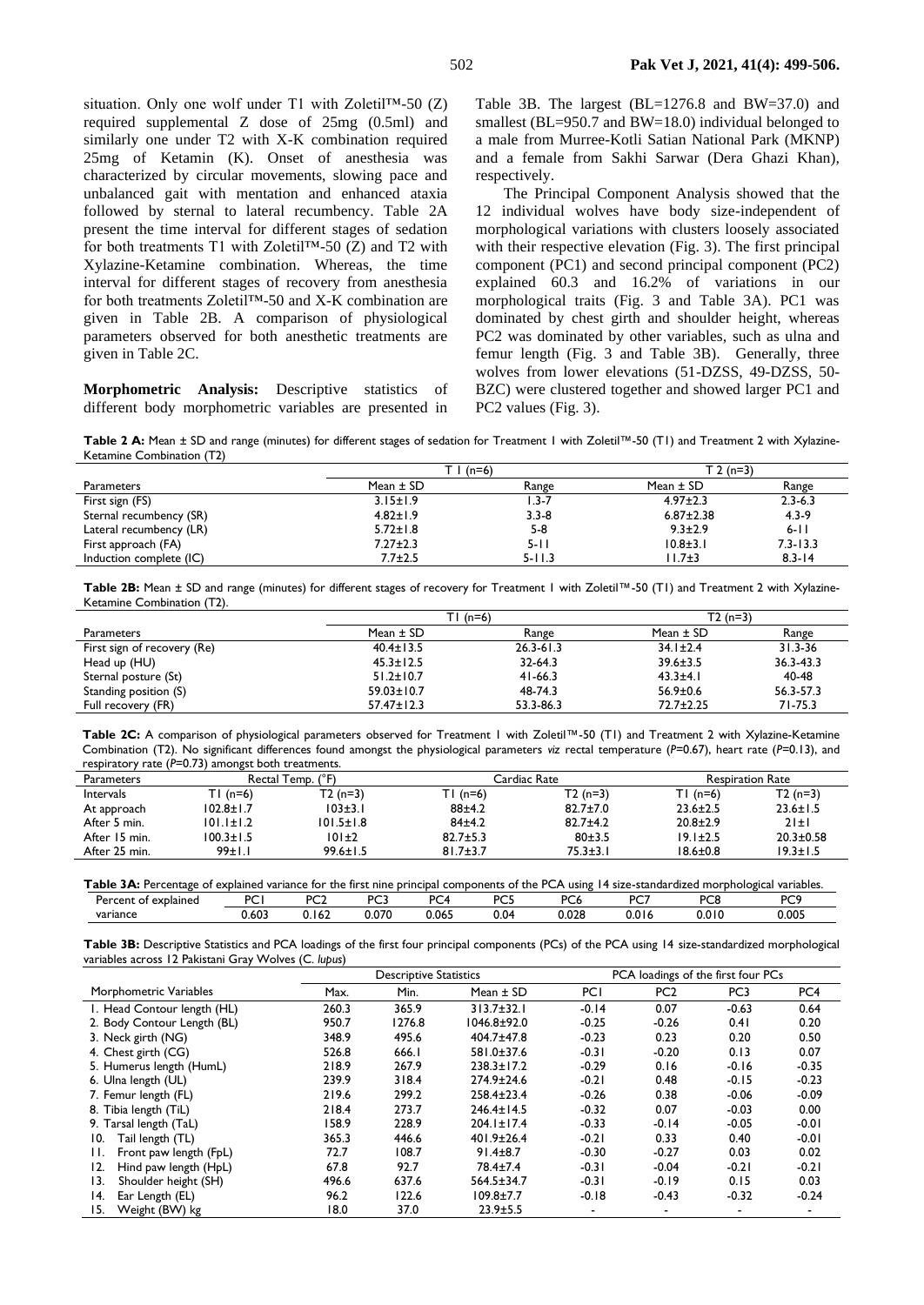

**Fig. 2:** Morphological variables (1-14) of gray wolf corresponding to table 3B.

Furthermore, with the exception of the large wolf from MKNP, the rest of the 11 gray wolves have body weights more similar to lowland Indian peninsular wolves (*C. l. pallipes*), rather than highland Tibetan wolves (*C. l. chanco*) with some wolves a little heavier than the

heaviest Indian wolves (Indian wolf males reach only around 25kg). By including the largest wolf from MKNP, we found a positive and not significant relationship ( $p =$ 0.18, adjusted  $R^2 = 0.087$ ) between body weight and elevation (Fig. 4A). While, excluding the largest gray wolf (MKNP-2), we find a positive, yet less significant, relationship (p=0.5, adjusted  $R^2 = -0.05$ ) between body weight and elevation across 11 gray wolves in Pakistan (Fig. 4B).

The Linear regression between morphological variables and body weight showed that all 14 morphological variables are influenced by body weight (Fig. 5). Hence, the residual of each morphometric variable was taken, where the residual represents each morphological variable as relative in relation to body size and used in PCA as relative (e.g. relative neck girth).

The morphometric analysis of 15 measured variables through PCA and in the dendrogram (Fig. 6) showed the differences among the wolves collected from different regions.



Fig. 3: PC1-PC2 plane of the PCA performed on 14 morphological characteristics of the 12 Pakistani Gray Wolves. The PCA showed the 12 individual wolves with colors of the dots corresponding to respective elevation and information on each gray wolf. See Table 1 and 3B for sample abbreviation and variable abbreviation, respectively.



**Fig. 4:** Linear regression relationship between body weight (kg) and elevation (m) of the 12 (with heaviest 2MKNP) (5A) and 11 (without 2MKNP) (5B) Pakistani gray wolves. The blue dotted line at 35kg shows the average weight of Tibetan wolves, and the red dotted line at around 20kg shows the average weight of an Indian wolf (Shrotriya *et al.,* 2012).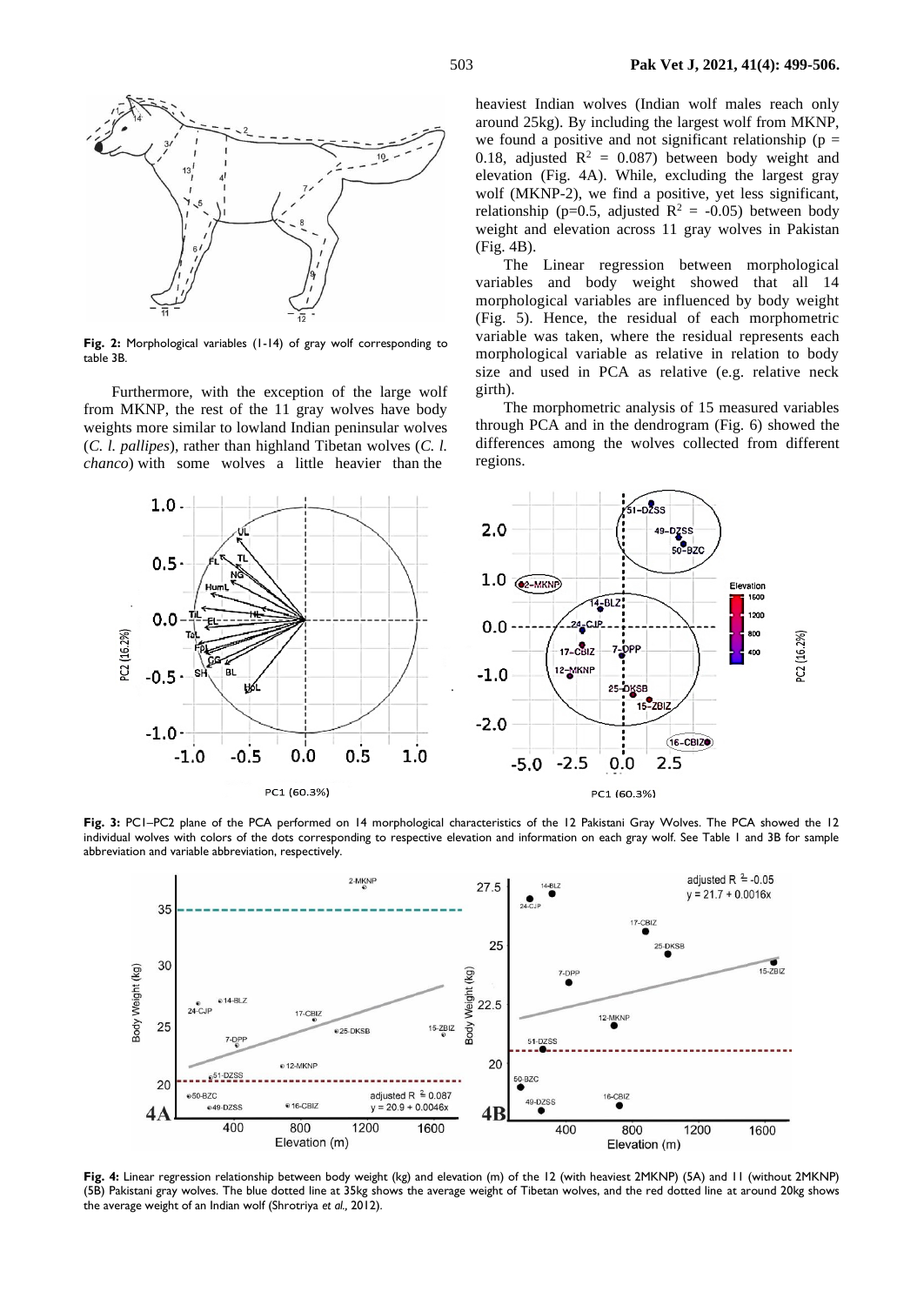

**Fig. 5:** Linear regression relationship between each body morphometric variable (mm) and body weight (kg) of the 12 Pakistani gray wolves indicated on regression line corresponds to numbers in parenthesis after locality name in Table 1.



Fig. 6: Dendrogram based on morphometrical distances.

#### **DISCUSSION**

In Pakistan, wolves are endangered and persecution remains one of the biggest hurdles to recovery because of livestock depredation and its associated impact on livelihoods (Khan *et al.,* 2019). Hence, public awareness, strong legal protection, supportive media coverage and furthered ecological research in Pakistan could aid in supporting the conservation of this keystone species (Imbert *et al.,* 2016). In consideration of the lack of knowledge on wolves in Pakistan, we undertook this project to further research on these unique wolves' biology and ecology across Pakistan.

Our results based on multivariate analyses suggest considerable morphological variation across the gray wolves in our study. Among the 12 wolves in our study, we found that individuals inhabiting higher elevations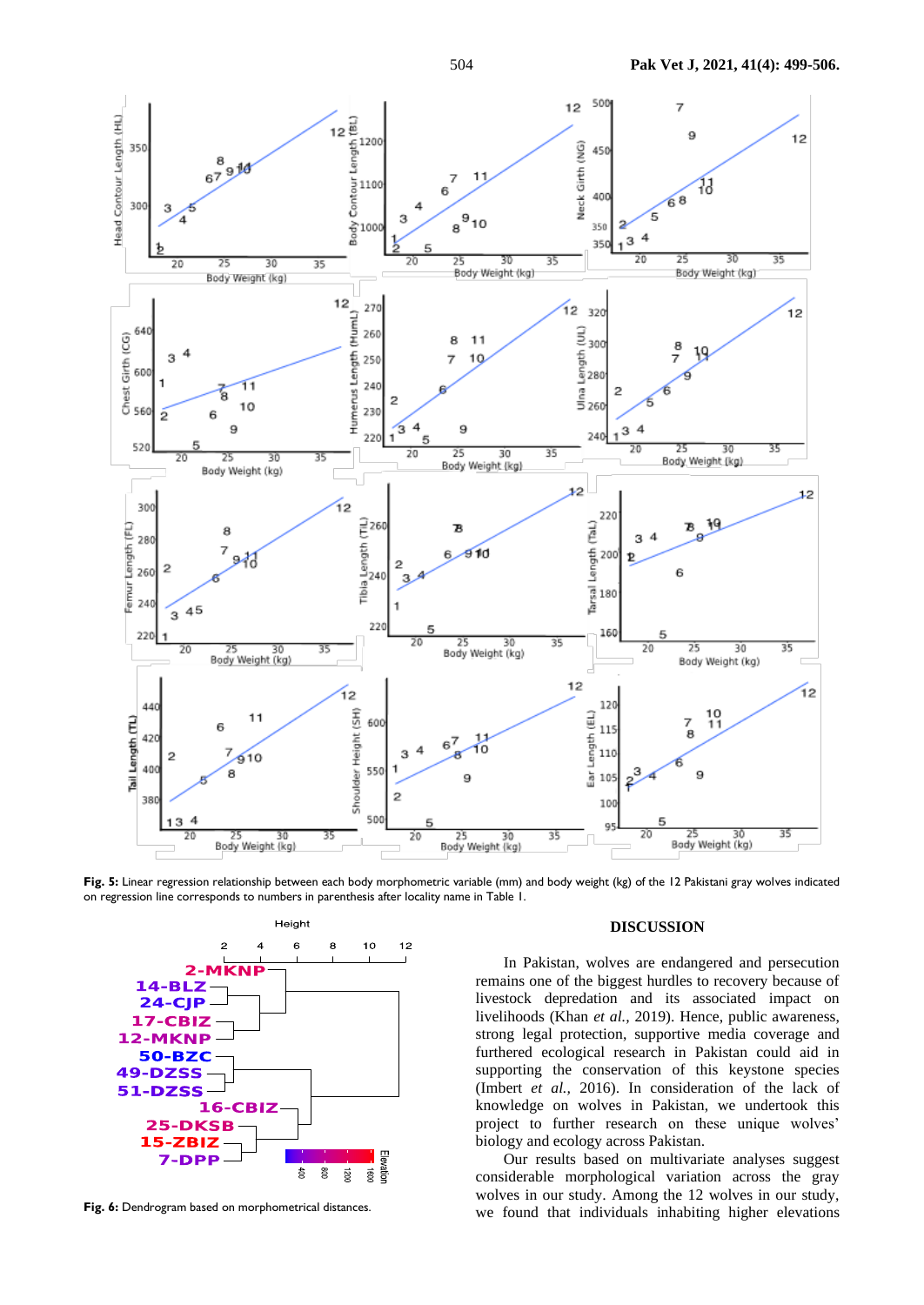were generally heavier than individuals inhabiting the plains. However, the main driver of this relationship was an individual from Muree Kolti Sattain Kahuta National Park, (2-MKNP), which is the only wolf that fell within the body size range of the larger Tibetan wolf  $(-35kg)$ . This region has a contrasting ecosystem compared to the plains with subtropical broad-leaf forests, steep terrain, and is connected to the Himalayan mountain range (Khatoon *et al.,* 2019). It is possible that this individual may have originated and dispersed from higher elevations regions of Azad Jammu and Kashmir or Gilgit Baltistan. Additionally, the lowest weighted wolves were from the most Southern and arid regions, including one of the wolves inhabiting the outskirts of the Cholistan desert. In the neighboring counterpart populations in India, Shrotriya *et al.* (2012) noted that heavier wolves reside at higher elevations (i.e. in mountainous Himalaya) while wolves in plains are smaller in size. There are no published records for the body weights of gray wolves from Gilgit Baltistan in Pakistan, where the elevation is much higher and the climate colder than the regions that were included in our study. If the wolves are similar to Ladakh, where the landscape is continuous with Gilgit Baltistan, then we would expect the wolves inhabiting the highest elevations in Pakistan to be ~35kg, similar to the individual in our study in MKNP. Our study's elevation range (129-1655m) was much less than the higher elevations across Gilgit Baltistan and further sampling within Giglit Baltistan would provide stronger insight into the relationship between wolf body size and elevation.

Additionally, the smallest head contour length of wolves in our study was recorded from peninsular parts of the Pakistan while the largest belongs to the wolves from mountainous regions i.e. Himalayan foothills around Margallah hills of Muree Kotli Satian National Park bordering with Azad Jammu and Kashmir. Similar results have been reported by Shrotriya *et al.* (2012) that the skulls of wolves from Himalayan Ladakh (Chumar) were considerably larger (234 and 236 mm) than peninsular wolves (220mm). Previous work from Europe and Southwest Asia have also shown wolves inhabiting mountainous regions had larger skulls than wolves living in the lowland areas (Khosravi *et al.,* 2012). More broadly, differences in body size and shape of gray wolves have been shown to be associated with differences in ecology (O'Keefe *et al.,* 2013). It is then plausible that the differences in body size and morphological variation of the gray wolves in Pakistan may be influenced by ecological and environmental differences associated with different prey types, climate, and evolutionary history. Findings of the current study regarding morphometric variation among the Pakistani wolf population advocate that further research with more geographic coverage and with the addition of some suitable genetic markers will aid in resolving long debated wolves' taxonomic anomaly not only in Pakistan but also contribute to the understanding of wolves in whole South Asia.

Another finding of the morphometric study was indicated body size and mass specific sexual dimorphism that males are with larger body morphometric and weigh more than female wolves. However, our sample size is very small and further sampling can provide more robust conclusions. It has been recorded that male wolves' larger body size is strongly supported by the natural selection processes in relation to specialize prey availability, gender and dimorphism (Munoz-Fuentes *et al.,* 2009). This hypothesis that wolves prey selection though relates partially with abundance of prey species, but other factors also contribute such as its social behavior, adaptability to the habitat and body size (Newsome *et al.,* 2016).

For almost two centuries, wolf taxonomy in South and Central Asia has remained a challenge for wildlife biologists and ecologists until the application of recent molecular technologies. Initially, Sharma *et al.* (2004) described the two divergent maternal lineages of wolves from central India and Tibetan Plateau i.e. Indian peninsular wolf and Himalayan wolf. More recent studies further confirmed the genomic uniqueness of Himalayan wolves and its adaptation to hypoxic conditions of the high altitude Himalayan and Tibetan plateau landscapes (Werhahn *et al.,* 2020; Wang *et al.,* 2020). However, delineation of these lineages in Pakistan remains uncertain due to data deficiencies and the existence of gray wolves throughout the mountain ranges and lowlands directly adjunct to the Himalayas. Most of the gray wolves in our study have similar body weights to the lowland Central Indian wolf, rather than the Tibetan wolf. Correspondingly, previous research based on museum specimens has shown that gray wolves from southern Punjab and the Potohar plateau are part of the smallerbodied and arid adapted Indian wolf maternal lineage. Therefore, our limited morphological data is consistent with gray wolves of southern Punjab and the Potohar plateau being of a similar type to the Indian wolf, rather than the Tibetan population. Overall, results of the current study based on morphometric analysis identified differences among lowland and high altitude wolves, thus a broader study involving genetic analysis along with ecological and behavioral insights is highly recommended with a larger sample size to illuminate the taxonomic status and evolutionary history of wolves from Pakistan.

Both anesthetic combinations Xylazine-Ketamine and Zoletil™-50 (tiletamine-zolazepam) (X-K and Z) appear to be safe and effective for immobilizing Pakistani gray wolves and has been used for others canids (Furtado *et al.,* 2006; Heerden *et al.,* 1991; Travaini and Delibes, 1994). The effectiveness of lesser doses (5-6 mg/kg) of the tiletamine-zolazepam combination used in this study than those recommended in the literature (7.0 mg/kg and 10 mg/kg) was in accordance with the previous studies of (Furtado *et al.,* 2006). Whereas, with the Xylazine-Ketamine  $(X-K)$  combination, the doses in our study for X was slightly more (1.25mg/kg versus 1mg/kg) and for K was lesser (2-3 mg/kg versus 8mg/kg) than those recommended for wolves in captivity. Meanwhile, Larsen and Kreeger (2007) used 2.2 mg/kg xylazine and 6.6 mg/kg ketamine dose to chemically restraint the wolves, as well as used yohimbine hydrochloride (0.15 mg/kg) as reversal agent. The doses selected for both anesthetics in this study supported the strategy to minimize the odds of rigidity, excitement, poor thermoregulatory ability and other adverse residual ketamine related effects during recovery.

The time (minutes) to get recumbent was quicker with Zoletil™-50 than Xylazine-Ketamine combination while the time required for the appearance of the first sign